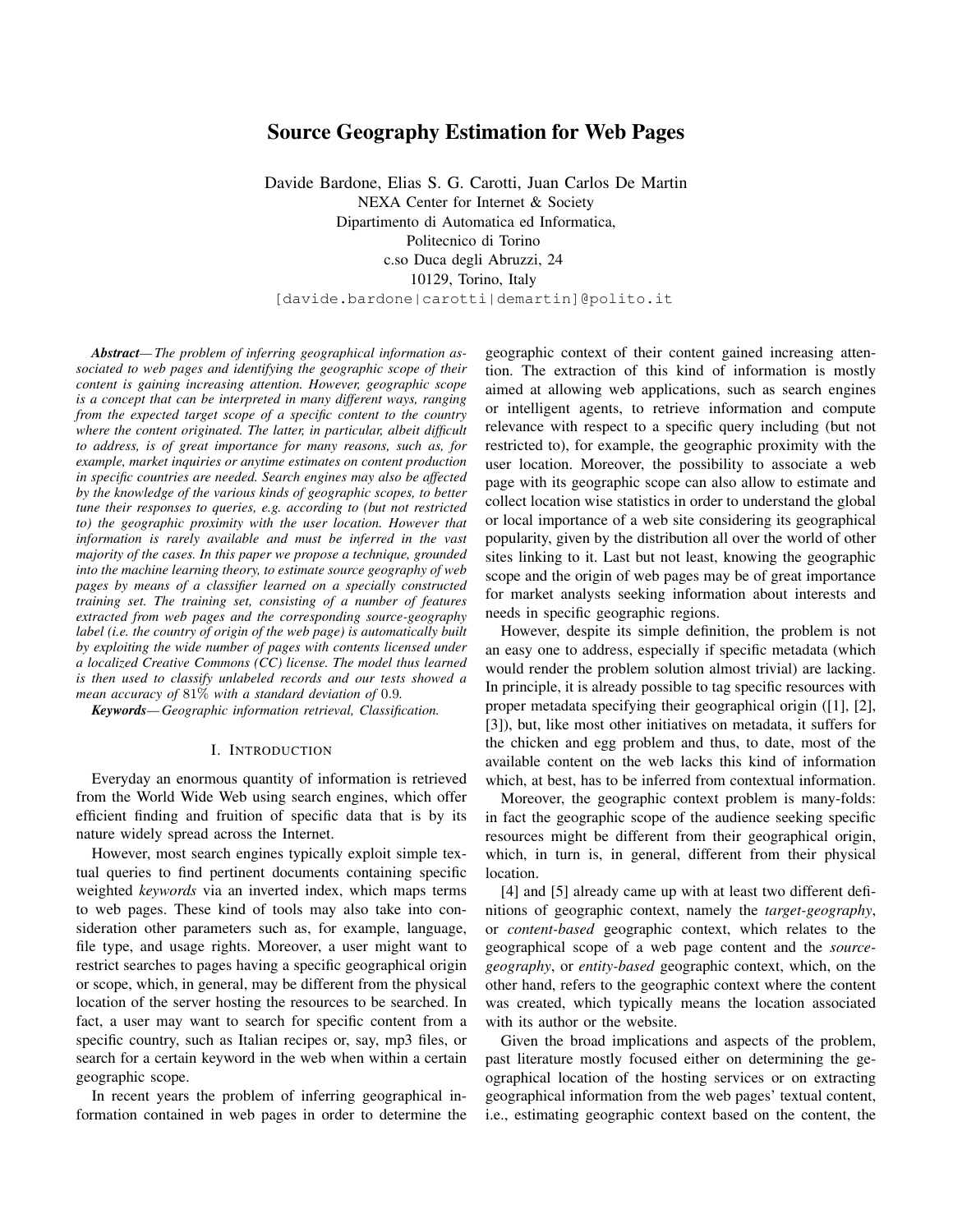rationale being that the geographical scope of a page is strictly correlated with the locations it refers to.

Buyukokkten *et al.* [6] extracted the area codes from the publicly available phone numbers of all the network administrators for the Class A and B domains; each area code was then mapped to cities, counties and states which were considered to be the geographic scopes of the corresponding IP addresses.

[4] used simple heuristics to infer the geographic information associated with servers and web sites from the output of standard network tools such as traceroute and whois, and the names, addresses, postal codes, and telephone numbers in the textual content.

Ding *et al.* [7] described both an estimation technique to exploit the geographic position of sites linking a specific page thus analyzing its area of interest, and an alternative method to extract all the references to geographic locations from the textual content using a named-entity tagger; the scope was then computed by assigning a different weight to each reference to disambiguate and rank them. Both [8] and [9] used an ontology to model geographic areas and relationships between locations to compute scopes by means of some measures on the semantic links between the references; moreover [9] put a specific emphasis on context computation via a graph ranking algorithm.

Particular attention to geographic terms disambiguation and false-positive avoidance was given in [5], where a gazetteer and confidence scores are used for each reference.

All the above techniques focus on computing and exploiting the geographical location in the broadest sense, allowing for more efficient information retrieval processes, thus offering more powerful tools than plain queries relying on simple *"keywords + location"* matches, instead leveraging on the geographical scope of a resource to rank results according to some proximity metrics.

However, it is noteworthy to say that ambiguities can lead to wrong classifications when no distinction is made between the *target* geography and the *source* geography or under the assumption that albeit being different concepts they always bear the same value. Most previous works strongly relied on the analysis of the web page textual content, thus focusing only on the former kind of context, i.e., target geography.

In this paper we focus on *source* geography, thus aiming at estimating the geographic *provenience* of a web page irrespective of its specific content which is not assumed to be always correlated with the source-geography. Interestingly enough, source-geography scope is always present and well defined, albeit difficult or impossible to determine, unlike the *target* one, because a web page may not contain any geographical references or may not be aimed at a specific target area, but it is nearly always created and published from a precise geographical region. However, source-geography is usually unrelated with the specific content or subject of a web page. Thus, source-geography context is more difficult to infer reliably.

In this paper we use well-known machine learning techniques to infer the source-geography of a page. More specifically, a classifier is learned on a training set of pre-labeled data and then used to perform online classification. Since harvesting and hand-labeling a properly sized training set would be impractical, we exploit the widespread adoption of localized Creative Commons licenses [10] (for the sake of simplicity, CC in the following).

The contributions of this paper are, thus, two-fold: first, we devise a way to build a proper training set, and secondly we propose a method to infer the source geography of a web page.

The rest of this paper is organized as follows: key ideas and the proposed technique are introduced in Section II, and results are presented in Section III, finally, conclusions are drawn in Section IV.

## II. PROPOSED TECHNIQUE

The source geography scope tagging problem can easily be cast into a classification task where, given a web resource, one wants to infer the class to which it belongs, where the class here is the country where the resource was produced. We experimented with two simple classifiers, i.e., Naive Bayes [11] (due to its simplicity and low complexity) and Hidden Naive Bayes [12] (an improvement over the simpler Naive Bayes which takes into account interdependency across the features by conditioning on a latent unobservable variable).

#### *A. Training set*

As a first step, a set of features has to be chosen and collected to train a proper classifier on a set of pre-labeled data. However, harvesting a proper training set and hand-labeling each resource with the proper class is impractical and timeconsuming due to the large number of classes (countries) and the need to have a sufficiently diverse collection of resources for each class.

To overcome this problem we propose an automatic and more efficient technique exploiting the page licensing information (if present).

CC licenses have gained momentum and are being adopted by content producers across the world, due to their simplicity and the wide range of readily available licensing possibilities. These copyright licenses provide a set of predefined options (and the corresponding legal code) to grant some rights to the public, allowing to share, reuse and remix creative works, also regulating commercial uses. They typically represent a convenient solution for non-professional contents creators, i.e., for some free and open contents based business models. Thus, many different kinds of digital objects have currently been put under a CC licensing scheme, ranging from entire blogs, and books, to music, film footage and paintings, a significant part of which has been published on the web.

Even more interestingly from our standpoint is the fact that CC licenses have been localized to the diverse jurisdictions of many countries; to date 51 country-specific versions of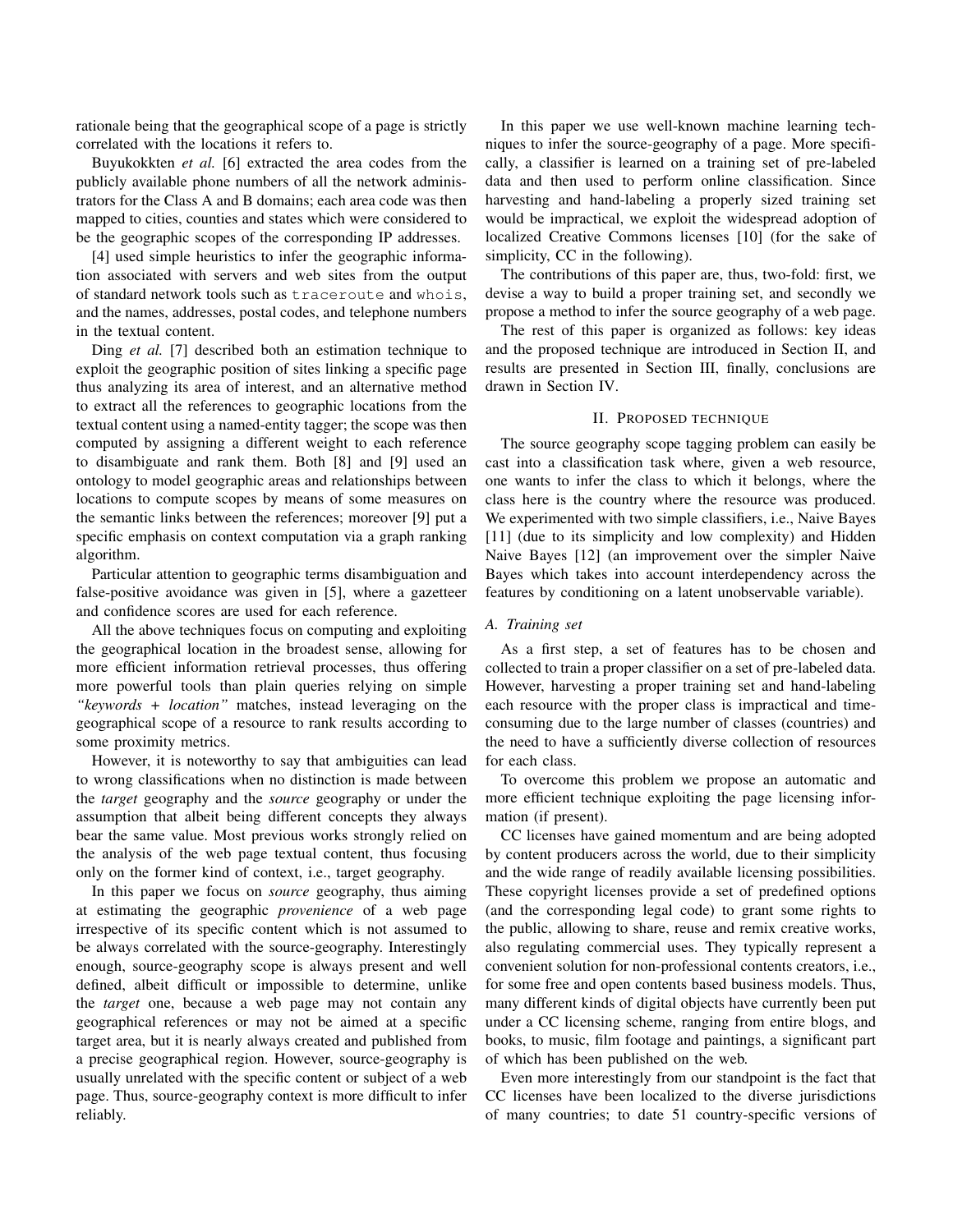|                         | Top level | geoIP | whois       | whois  | language    | lang | xml:lang | Cont. Lang. | Cont. Lang. | Charset     | Charset     | <b>Source</b> |
|-------------------------|-----------|-------|-------------|--------|-------------|------|----------|-------------|-------------|-------------|-------------|---------------|
|                         | domain    |       | $(IP$ addr. | (FQDN) | $(n-grams)$ |      |          | (HTML)      | (HTTP)      | <b>HTML</b> | <b>HTTP</b> | Geography     |
| Top level domain        | 3.23      | 0.86  | 0.84        | 1.60   | 0.74        | 0.33 | 0.21     | 0.09        | 0.04        | 0.09        | 0.06        | 1.12          |
| geoIP                   | 0.86      | 2.97  | 2.69        | l.44   | 0.99        | 0.49 | 0.31     | 0.13        | 0.05        | 0.14        | 0.10        | 1.54          |
| whois(IP addr.)         | 0.84      | 2.69  | 3.11        | 1.39   | 0.95        | 0.46 | 0.29     | 0.12        | 0.04        | 0.12        | 0.09        | 1.49          |
| whois(FQDN)             | .60       | 1.44  | 1.39        | 3.77   | 1.21        | 0.54 | 0.33     | 0.14        | 0.04        | 0.14        | 0.10        | 1.94          |
| language (n-grams)      | 0.74      | 0.99  | 0.95        | 1.21   | 2.91        | 0.72 | 0.42     | 0.18        | 0.04        | 0.12        | 0.07        | 1.89          |
| lang                    | 0.33      | 0.49  | 0.46        | 0.54   | 0.72        | 2.21 | 0.87     | 0.10        | 0.05        | 0.11        | 0.10        | 0.75          |
| xml:lang                | 0.21      | 0.31  | 0.29        | 0.33   | 0.42        | 0.87 | 1.49     | 0.10        | 0.05        | 0.05        | 0.04        | 0.45          |
| Cont. Lang. (HTML)      | 0.09      | 0.13  | 0.12        | 0.14   | 0.18        | 0.10 | 0.10     | 0.65        | 0.01        | 0.04        | 0.03        | 0.18          |
| Cont. Lang. (HTTP)      | 0.04      | 0.05  | 0.04        | 0.04   | 0.04        | 0.05 | 0.05     | 0.01        | 0.20        | 0.01        | 0.01        | 0.05          |
| Charset (HTML)          | 0.09      | 0.14  | 0.12        | 0.14   | 0.12        | 0.11 | 0.05     | 0.04        | 0.01        | 1.34        | 0.39        | 0.15          |
| Charset (HTTP)          | 0.06      | 0.10  | 0.09        | 0.10   | 0.07        | 0.10 | 0.04     | 0.03        | 0.01        | 0.39        | 1.20        | 0.10          |
| <b>Source Geography</b> | 1.12      | 1.54  | 1.49        | 1.94   | 1.89        | 0.75 | 0.45     | 0.18        | 0.05        | 0.15        | 0.10        | 3.90          |

Table 1. Mutual Information (in bits) shared between each pairs of attributes, and between each attribute and each class label (which corresponds to the *source geography*.

the licenses [13] are available by volunteers's team. These countries comprise most of the main contributors of online contents and can be considered sufficient and significant for our application. Localized licenses cover almost 20% [14] of all the CC licensed contents (which currently amounts to more than 100 millions [15]), thus representing a valid source of information.

Under the reasonable assumption that a localized CC license is usually applied only to a content "*belonging*" to the country it refers to, it can be safely used to label freely available licensed content. Moreover, we assume that pages with CClicensed contents, while diverse and heterogeneous, are not different (feature-wise) from pages with no reference to a CC license.

Thus, we developed a web spider to crawl the web collecting pages containing CC licensing information. This kind of information is usually encoded in the page by means of either RDF [16] expressed in XML and inserted into HTML comments, or via RDFa [17] as recommended by Creative Commons [18]. If no metadata are present it is still possible to simply check for back-links to the license deeds hosted on the CC website. Each time a web page is analyzed, it is labeled according to its license and, along with a number of specific features (irrespective of its licensing scheme) it is added to the training set.

### *B. Feature selection*

The relevant features to infer source geography scope can be roughly divided into two categories, i.e., information about the server hosting the content and information extracted from the content itself.

The first set of features includes the physical location of the server hosting a particular page and can be obtained by checking its Fully Qualified Domain Name (FQDN), especially the top level domain part, and its IP address. When a page is crawled and analyzed, the WHOIS [19] protocol is used to obtain from the WHOIS official databases the information about the country of the site domain name and the corresponding IP address owners. Analogously, the IP address of the server hosting the page can be mapped to a country by means of the MaxMind GeoIP's APIs [20].

| Class              | Number or records |
|--------------------|-------------------|
| <b>ARGENTINA</b>   | 142               |
| <b>AUSTRALIA</b>   | 679               |
| BRAZIL             | 830               |
| <b>CANADA</b>      | 244               |
| CHINA              | 444               |
| <b>FRANCE</b>      | 798               |
| GERMANY            | 1310              |
| <b>ITALY</b>       | 1274              |
| <b>JAPAN</b>       | 866               |
| MEXICO             | 113               |
| <b>SPAIN</b>       | 2527              |
| <b>SWEDEN</b>      | 202               |
| <b>SWITZERLAND</b> | 166               |
| UNITED KINGDOM     | 495               |
| UNITED STATES      | 1270              |
| OTHER              | 856               |
| TOTAL              | 12216             |

Table 2. Total number of unique records per country in the training set.

Furthermore, often some sort of load-balancing at the name server (DNS) is performed to distribute the load more fairly across different servers. As a consequence, the same name is resolved at each request to a (possibly) different list of IP addresses, which are ranked either at random or according to a sequential "round robin" policy over the set of available servers. Clients typically choose to use the first address of the list. Thus, we had to take into considerations all the IP addresses corresponding to a given FQDN, to map them to their geographic location and, in case they did not belong to the same country, consider the more frequent one in the set.

Some relevant information is also provided by certain features of the page content and the Uniform Resource Locator (URL), especially from the top level domain name if it matches a country code.

In fact the content itself, along with its language, are also very important to assess the source geography, although they may still lead to some ambiguity, especially for certain languages which are widely spoken in different countries. However, language is often strongly related to the information we seek. Thus, both the character set and an estimate of the language in which the page is written, along with explicit language declarations, if any, are considered as important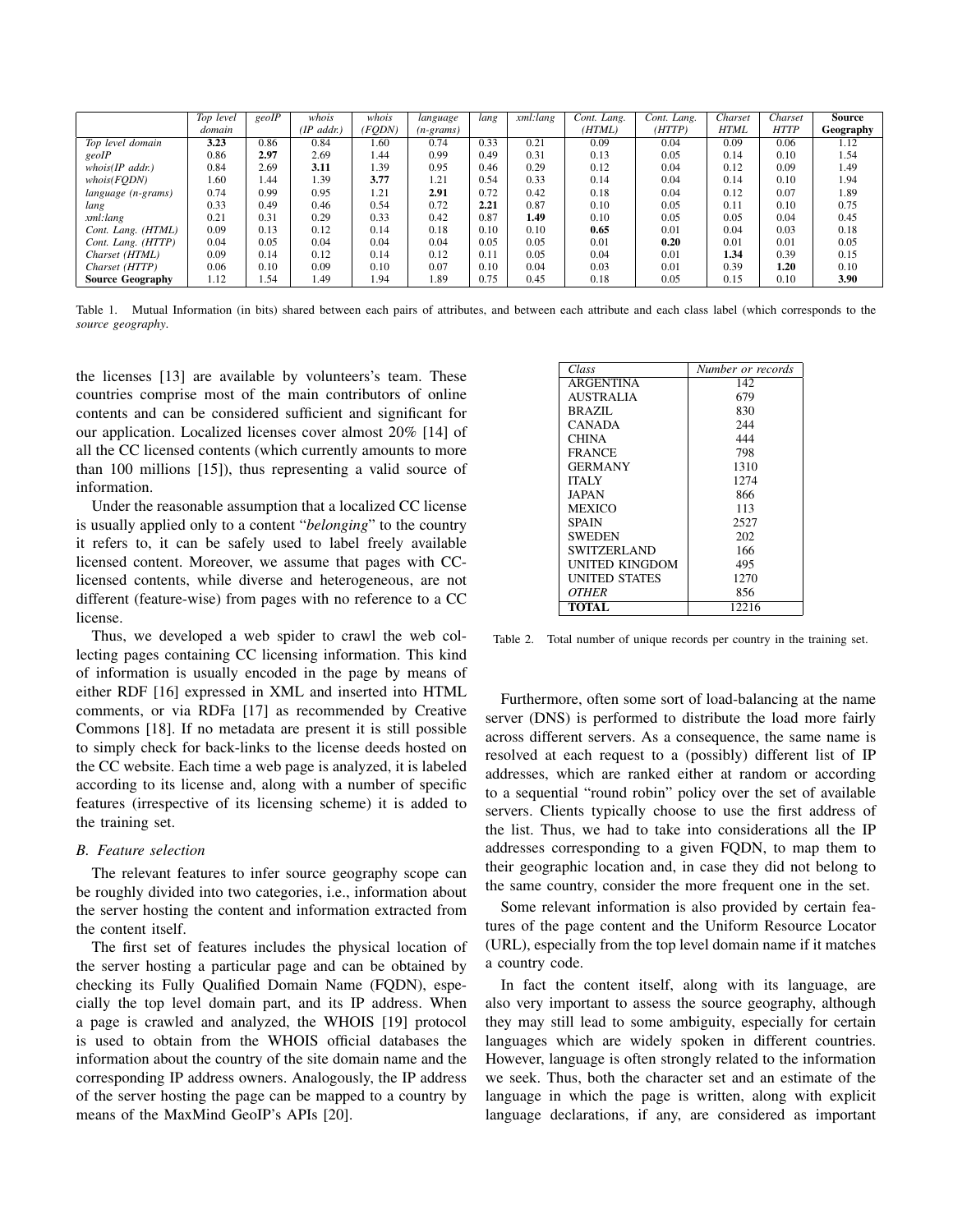features.

[21] describes how to express the language information with HTTP headers and into the HTML documents in many ways and with slightly different meanings. In fact, the intended audience language about the document as a whole, for high level processing purposes, is typically described the Content-Language: HTTP header. HTML may also include information about the text-processing language, as internal language declarations in the HTML metadata to specify the language for portions of the text and allow tools such as voice browsers and spell checkers to handle the content appropriately.

Moreover, language itself can be declared in various ways in documents written either in the HTML or the XHTML dialects, the latter being compliant to XML. In fact, while on one hand language can be specified by using the lang and xml:lang attributes of XHTML elements and is inherited by their descendants; if the attribute is used on the  $\langle \text{html} \rangle$ tag it sets the language for the whole document, however the declaration can be overridden by a similar one in a descendant element. Typically, lang is used for HTML pages, xml:lang for XHTML pages used for derive an XML document, while both can be used in XHTML served as a text/HTML document, as in the Web scenario. On the other hand, it is also possible to use a meta element which sets the tag http-equiv to Content-Language or, albeit being less common, using the Dublin Core language element [22].

The Content-Language meta element and the HTTP header are specifically designed to express the language of the intended audience and they typically consists of set of values (i.e. "de, fr, it") but they can also bear information about the source geography.

Lastly, language information can be inferred by applying natural language processing techniques such as N-Gram based text categorization [23] to the textual content of the requested resource. N-Gram based text categorization extracts a text language profile which is then used to find the best match with a number of pre-calculated profiles of different languages.

Character encoding is usually present in the HTTP headers, more specifically in the Content-Type line [24] and should also always be specified, as recommended by the World Wide Web Consortium (W3C), into the <head> portion of HTML (or XHTML) documents.

Although language cannot be directly inferred from the character encoding, because there is not a one-to-one mapping, the choice of a specific encoding could give hints about the language and the region of provenience.

#### *C. The classifier*

It should be noted that none of the above features, if taken alone, can unequivocally determine the source geography scope of a web page, but all of them bear some information. This can be easily assessed by estimating the *mutual information* exchanged between class (i.e., the source geography

scope) and each feature. Mutual information between attribute values  $A$  defined over alphabet  $A$  and classes  $C$  taking values in  $\mathcal C$  is computed as:

$$
I(A;C) = \sum_{a \in \mathcal{A}} \sum_{c \in \mathcal{C}} p_{AC}(a,c) \log \left( \frac{p_{AC}(a,c)}{p_A(a)p_C(c)} \right),
$$

where  $p_A = Pr{A = a}$ ,  $a \in A$  and  $p_C = Pr{C = c}$ ,  $c \in C$ are, respectively the probability mass function of the discrete random variables A, C, while  $p_{AC} = Pr{A = a, C = c}$  is the joint probability mass function of  $A$  and  $C$ . This value has to be compared with the entropy  $H(C)$ , which is a measure of the amount of information of C.

Entropy can be estimated by summing over the entire training set as follows:

$$
H(C) = -\sum_{c \in C} p_C(c) \log (p_C(c)),
$$

where  $p_C$  is the probability mass function over the country of origin of the resources in our training set. Both entropy and mutual information here are expressed in bits, which means that we used base-2 logarithms.

Table 1 presents the mutual information between each possible attribute pair and between each attribute and class. Since mutual information is a symmetric operator the matrix is symmetric as well and the values on the diagonal are the entropies of the attributes (corresponding to the self mutual information), since  $I(A; A) = H(A)$ .

It is evident how the most informative attribute is the domain name owner country, whose mutual information with respect to the class only amounts to almost half the class's entropy. This can be explained by the fact that nowadays many websites are containers for contents generated by a great number of people from different countries, such as blog publishing systems.

Moreover, it should also be noted that part of the information brought to bear by the attributes is redundant, and the contributions of different features partly overlaps.

In addition, even lesser informative attributes are affected by similar problems: the country which hosts the server often has no relationship with the users who use it to publish contents, language metadata are often missing, certain top level domain are either too generic, such as the case of *.com* and *.org* or are misused (*.tv* and *.tk*), thus reducing their relationship with the source geography.

Lastly, Table 1 confirms that source geography can not be deterministically decided simply by looking at a single feature. Thus to obtain a robust and reliable estimate a probabilistic approach should be used, because no feature can completely discriminate across the classes.

Assume that P is a probability mass function,  $F_1, F_2, ..., F_n$ are  $n$  features and an unseen record  $R$  is a vector  $(f_1, f_2, ..., f_n)$ , then the optimal probabilistic conditional model of class variable  $C$  for a classifier is:

$$
P(C|F_1, F_2, \ldots, F_n),
$$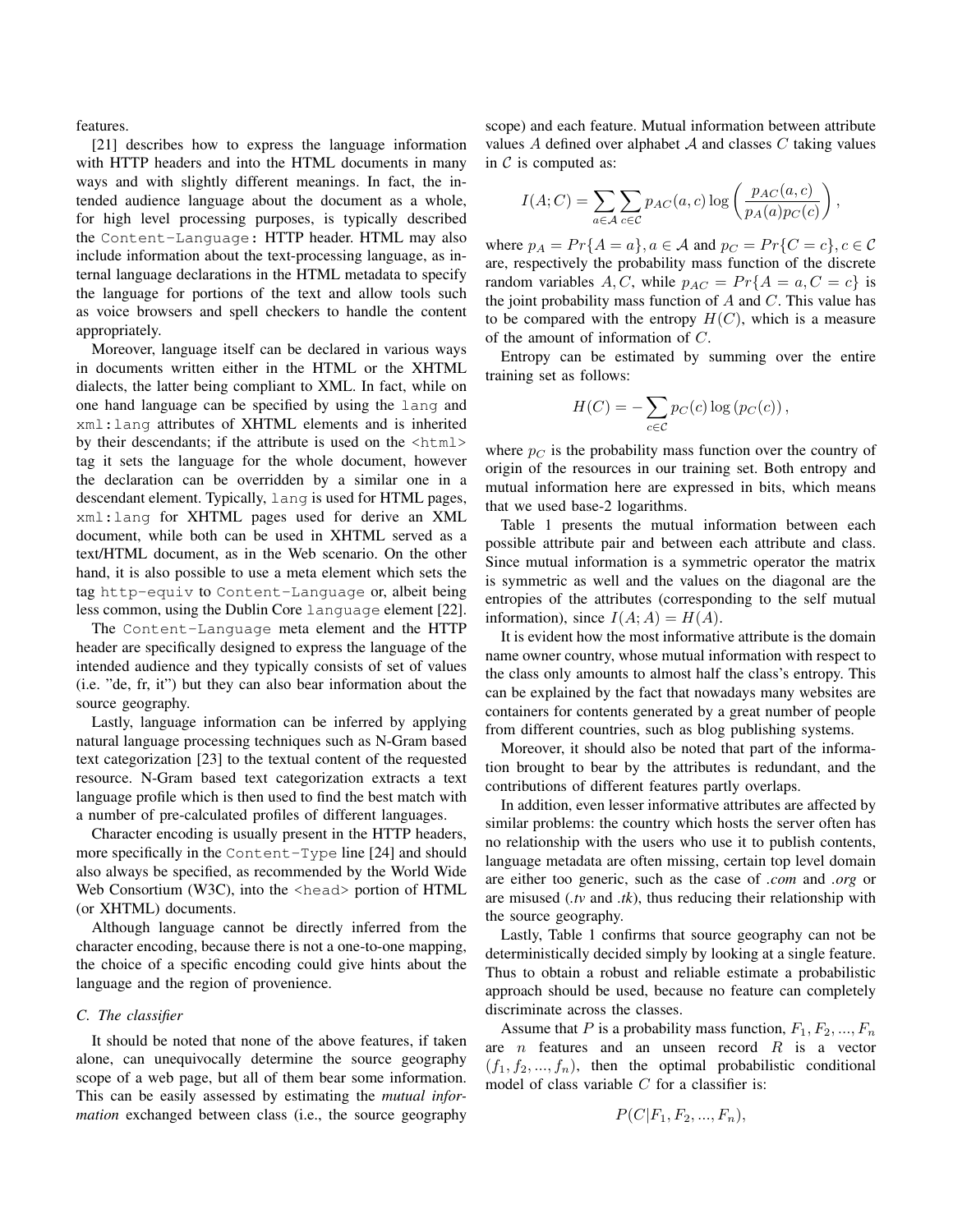which, by Bayes's theorem

$$
P(C|F_1, F_2, ..., F_n) = \frac{P(C)P(F_1, F_2, ..., F_n|C)}{P(F_1, F_2, ..., F_n)}
$$

leads to the Bayesian classifier Γ defined as:

$$
\Gamma(R) = \arg \max_{c \in C} \{ P(c) \cdot P(f_1, f_2, ..., f_n|c) \}.
$$

Learning the Bayesian model therefore implies the computation of the conditional probability for every possible combination pair of the features values, which, in general, leads to high computational cost; thus a simpler model called Naive Bayes, is adopted. The Naive Bayes approach assumes that all the features are conditionally independent, leading to a classifier defined as:

$$
\Gamma(R) = \arg \max_{c \in C} \left\{ P(c) \cdot \prod_{i=1}^{n} P(f_i|c) \right\}.
$$

Obviously the assumption of conditional independence across the features is a rough approximation which deliberately ignores the mutual information *between* the features, i.e., their relative redundancy which, in our case, is always greater than zero as shown in Table 1. To overcome this problem we also experimented with the *Hidden Naive Bayes*[12] which relies on weaker assumptions about independence across the features by introducing a latent, hidden parent feature for each observable one.

The resulting classifier is thus defined as:

$$
\Gamma(R) = \arg \max_{c \in \mathcal{C}} \left\{ P(c) \cdot \prod_{i=1}^{n} P(f_i | f_{hp_i}, c) \right\},\,
$$

where

$$
P(F_i|F_{hp_i}, C) = \sum_{j=1, j \neq i}^{n} W_{ij} \cdot (F_i|F_j, C), \tag{1}
$$

with  $\sum_{j=1, j\neq i}^{n} W_{ij} = 1$ , and where  $F_{hp_i}$  is the latent unobservable feature.

The hidden parents in Eq. (1) are defined by means of weighted one-dependence estimators, where the weights  $W_{ij}$ encode the *importance* of each attribute, thus playing a key role in the learning process. We chose to define weights as in [12], i.e., for any given two features  $i, j$ , the corresponding weight is defined as their mutual information normalized over the sum for each possible pair (self mutual information excluded):

$$
W_{ij} = \frac{I(F_i; F_j | C)}{\sum_{j=1, j \neq i}^{n} I(F_i; F_j | C)},
$$

where:

$$
I(X;Y|Z) = \sum_{x,y,z} P(x,y,z) \log \frac{P(x,y|z)}{P(x|z)P(y|z)}.
$$

| Model              | Mean Accuracy | Standard deviation |
|--------------------|---------------|--------------------|
| Naive Bayes        | 79.395%       | 0.951              |
| Hidden Naive Bayes | 80.675%       | 0.916              |

Table 3. Mean accuracy of the tested classifiers is presented along with the corresponding standard deviation.

#### III. RESULTS

A set of about 1.5 million web pages from all over the world was collected by means of our crawler which also recorded the attributes needed to perform classification. However, most of these pages were redundant, often because they belonged to the same site, thus, the set was deeply pruned down to a subset of 12.216 pages not sharing the second level domain name (in order to avoid multiple samples like bob.blog.com and alice.blog.com with similar characteristics), except for web pages sharing some domain names but with a different class, i.e., which belong to different countries. Table 2 shows the number of records per country we collected this way.

Pruning however left many countries with very few samples, clearly insufficient to perform training properly, so we decided to limit the number of classes by lumping into one single class all the classes corresponding to countries with fewer than 100 distinct samples. We also noticed how the ratios between country samples number in this set became close to the ratio of the number of licensed contents per jurisdiction as estimated by the Creative Commons organization [15] and by some previous works [14]. This suggests that our content harvesting techniques did not introduce any particular bias into the distribution of the training samples.

Our algorithm was tested by means of 10 runs of a 10-fold cross validation, i.e., the training set  $<sup>1</sup>$  (after pruning and class</sup> lumping) was first divided into 10 almost equally-sized subset, which were in turn used as test sets for a model learnt on the remaining nine. After each run, records were randomly sorted. At the end of the whole evaluation process mean accuracy and standard deviation were computed, both for the Naive and the Hidden Naive Bayes classifiers. In Table 3 results for both methods are shown. The simpler Naive Bayes model achieved a mean accuracy of 79.395%, while Hidden Naive Bayes accuracy increased of  $1.3\%$ , up to a mean value of 80.675%. Interesting enough, the standard deviation is about 0.9 for both classifiers, showing that classification performance is quite stable across the training set.

Table 4 shows the confusion matrix after one fold classification. It is noticeable how most misclassifications belong to the UNITED STATES class. This happens because of the great number of contents outside the United States sharing many features typical of pages actually coming from the USA, such as being written in English language and hosted on a server located in the USA.

<sup>&</sup>lt;sup>1</sup>The training set is available for download at:

http://nexa.polito.it/nexafiles/geoweb\_tr\_set.zip